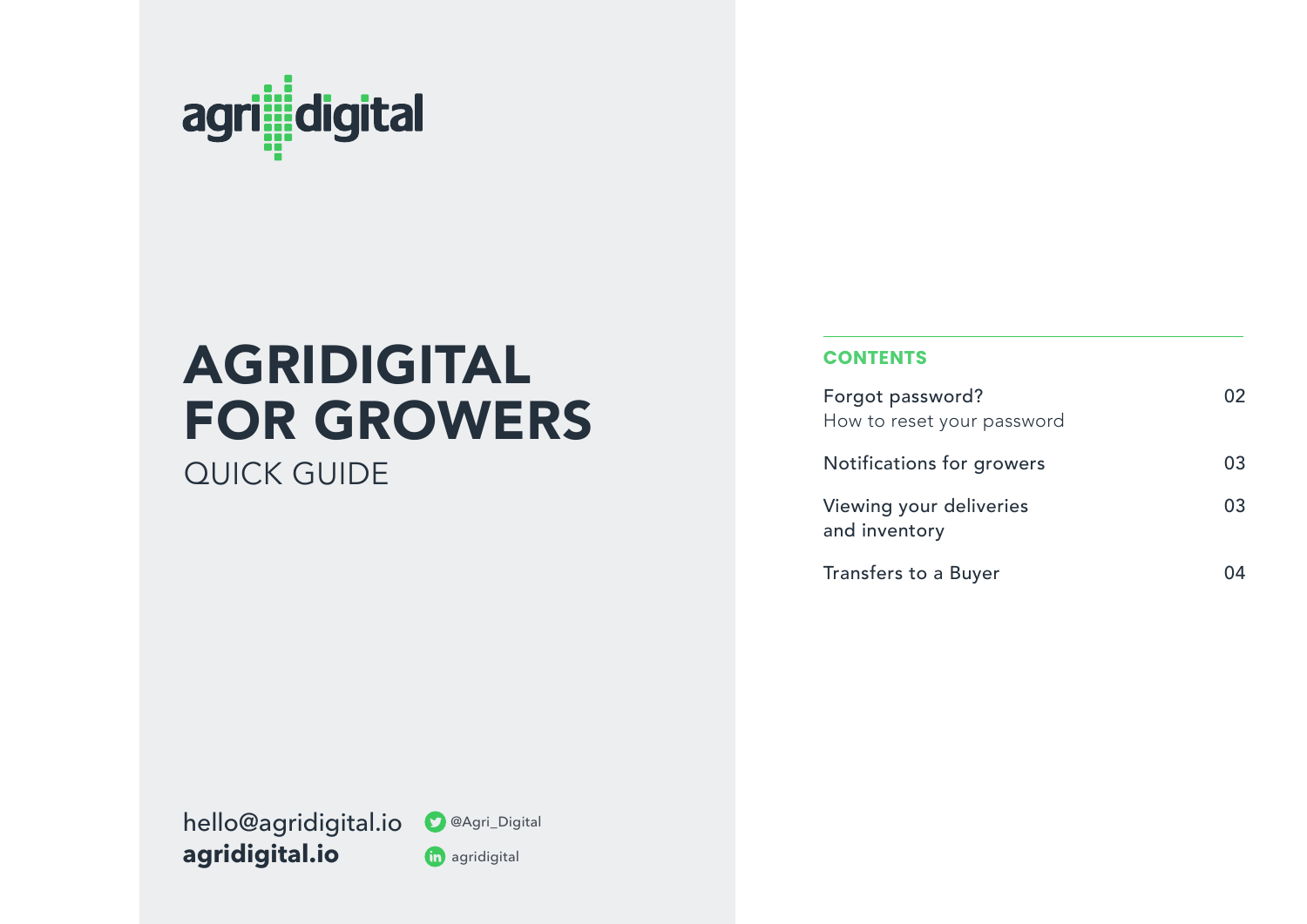### **AGRIDIGITAL FOR GROWERS**

# Forgot password?

*How to reset your password*

#### **Set up your account and resetting your password**

Your account is already setup and ready to go. Ensure you are using the email address that is linked to your NGR account.

Please log in via the below link using your email address:

- 1. Go to https://app.agridigital.io/login
- 2. Click on 'Don't remember password'



3. Enter your email address and then view the email in your inbox. Follow the steps in the link to reset your password.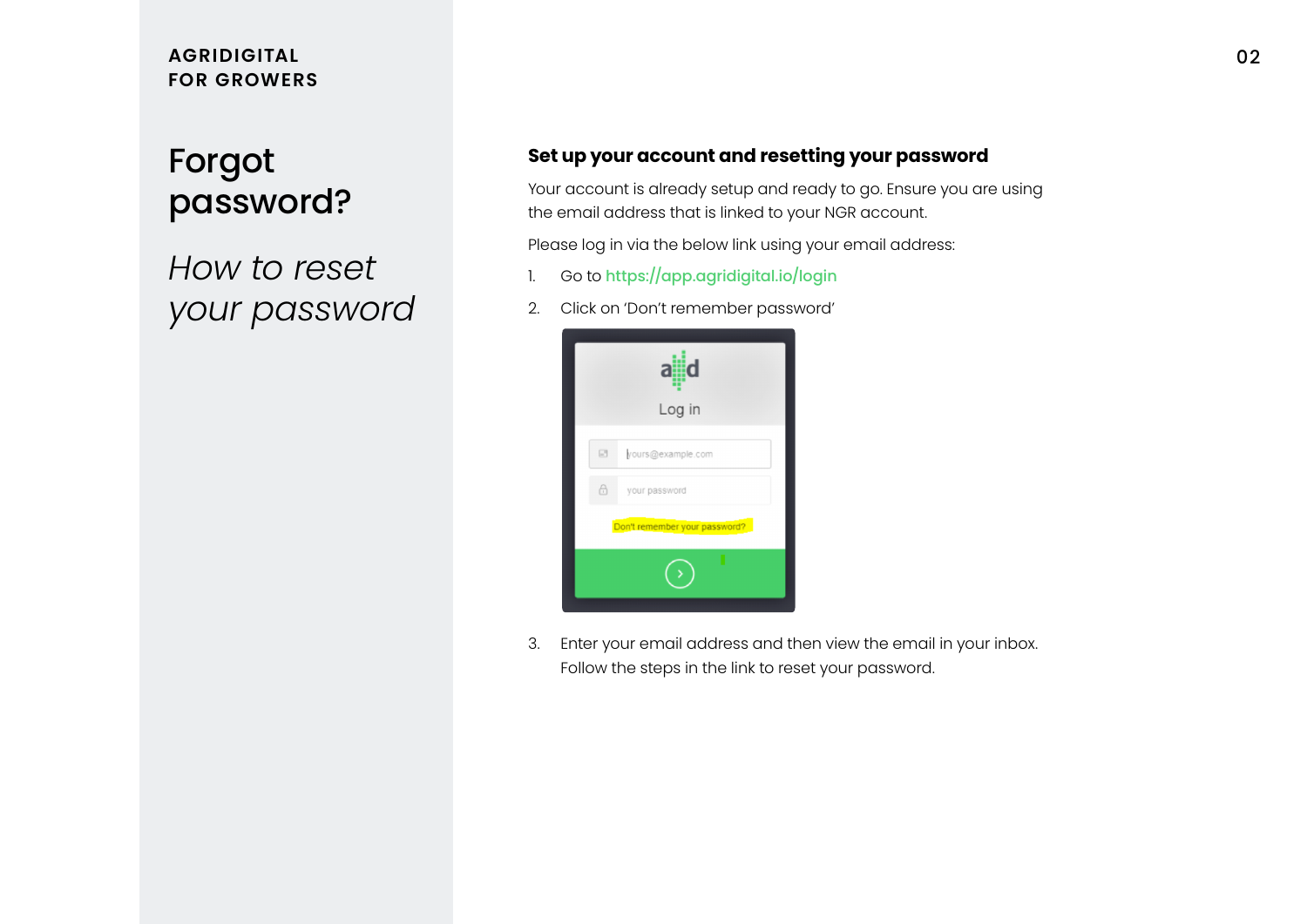### **AGRIDIGITAL FOR GROWERS**

# **Notifications** for growers



### **AgriDigital automatically sends real-time email notifications to growers for the following;**

- 1. New contract with a buyer who uses AgriDigital,
- 2. RCTI has been processed by a buyer on AgriDigital,
- 3. Deliveries to a site operator using AgriDigital. If a grower has activated their AgriDgitial account they will get a real-time text message when a delivery has been received as well.

*Notifications will be sent to the grower's email address and mobile number that is associated to the NGR number. If these details are updated with NGR, the site operator must re-sync with NGR via AgriDigital which will import new grower records, as well as update existing details.* 

Viewing your deliveries and inventory

| $\bullet\bullet\bullet$     |  |
|-----------------------------|--|
| 1701 <sub>mt</sub><br>\$210 |  |
|                             |  |
|                             |  |

- 1. Login to your AgriDigital account
- 2. Go into the Transactions module and select Deliveries
- 3. You will be able to view you delivery tickets and thereby your inventory at AgriDigital sites by looking at the blue 'warehoused' tickets.

|                | agrildigital<br><b>Nubingerie Partnership &gt;</b> |              | <b>Deliveries</b>       |   |                          |                                       |                            |                                                      |                                      |                                 | <b>New Transfer</b> |               |
|----------------|----------------------------------------------------|--------------|-------------------------|---|--------------------------|---------------------------------------|----------------------------|------------------------------------------------------|--------------------------------------|---------------------------------|---------------------|---------------|
| $\blacksquare$ | TRANSACTIONS ^<br>Dashboard                        |              | Q Search                |   | <b>System Default</b>    | $\sim$                                | 玉<br><b>Customise View</b> |                                                      |                                      |                                 |                     | Export        |
|                | <b>Contracts</b><br><b>Deliveries</b><br>Orders    |              | Date<br>$O -$<br>0/2018 | ٠ | Delivery no.<br>D0021126 | Organization -<br>Nubingerie Partn    | Vehicle regis =            | Type<br>$\overline{\phantom{a}}$<br>Receival (Wareho | Location<br>Dubbo (AgriTrade         | Primary grade<br>$\sim$<br>APW1 | $\gamma$            | Qty<br>1.00   |
|                | Prices<br>Invoices                                 |              | 2018<br>٠               |   | D0021117                 | Nubingerie Partn                      |                            | Receival (Wareho                                     | Dubbo (AgriTrade                     | APW1                            |                     | 0.90          |
| O              | <b>SETTINGS</b>                                    | $\checkmark$ | 0/2018<br>04/10/20<br>٠ |   | D0021114<br>D0021104     | Nubingerie Partn.<br>Nubingerie Partn | 12QW34                     | Receival (Wareho,<br>Sale (Contract)                 | Dubbo (AgriTrade)<br>Del buyer loc 1 | APW1<br>APW1                    |                     | 9.00<br>10.00 |
|                |                                                    |              | 04/10/2018<br>٠         |   | D0021000                 | Nubingerie Partn                      |                            | Receival (Wareho                                     | Dubbo (AgriTrade                     | APW1                            |                     | 10.00         |

Green = transferred tickets Blue = inventory / warehouse tickets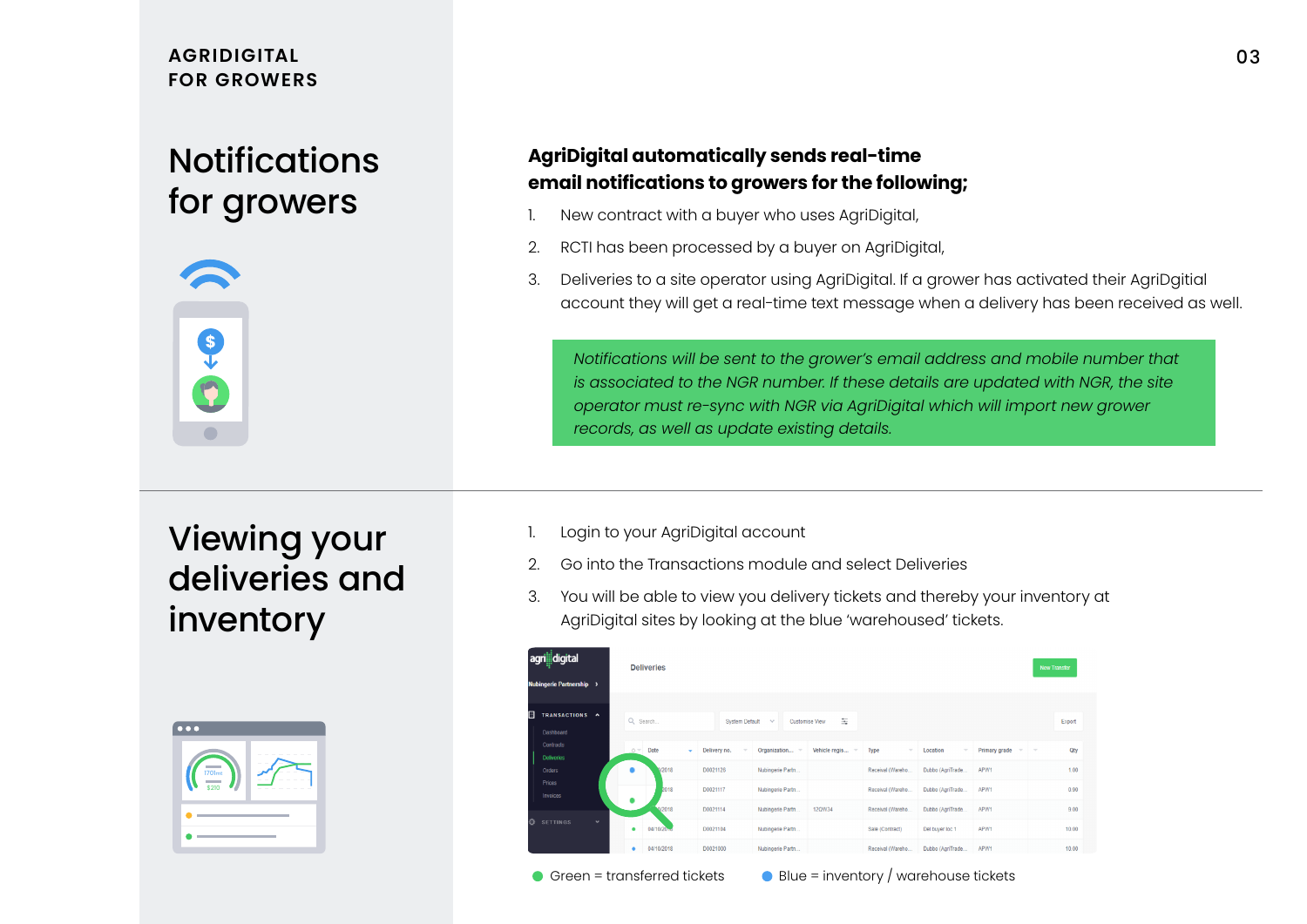#### **AGRIDIGITAL FOR GROWERS**

# **Transfers** to a Buyer

#### **To perform a transfer to a buyer:**

| agri digital<br>Nubingerie Partnership v           |             | <b>Deliveries</b> |                          |                        |                      |                      |                        |                      | New Transfer |
|----------------------------------------------------|-------------|-------------------|--------------------------|------------------------|----------------------|----------------------|------------------------|----------------------|--------------|
| 圓<br>TRANSACTIONS ^<br><b>Dashboard</b>            |             | Q warehoused      | System Default<br>$\sim$ | Customise View         | 玉                    |                      |                        |                      |              |
| Contracts<br><b>Deliveries</b>                     | $\circ$ $-$ | Date<br>$\sim$    | Delivery no.             | Organization acc       | Vehicle registration | Type<br>$\sim$       | Location<br>$\sim$     | Primary grade<br>$-$ | Qty          |
| Orders                                             | ٠           | 28/10/2016        | D0001001                 | Nubingerie Partnership | 123                  | Receival (Warehouse) | Dubbo (AgriTrade Exp., | APW1                 | 21.06        |
| <b>Prices</b><br>Invoices                          |             | 27/10/2017        | D0003908-D               | Nubingerie Partnership | <b>ASW123</b>        | Receival (Warehouse) | Dubbo (AgriTrade Exp   | CAN                  | 10.00        |
|                                                    |             | 22/11/2017        | D0005618-A               | Nubingerie Partnership | S\$88                | Receival (Warehouse) | Dubbo (AgriTrade Exp   | Desi 1               | 90.00        |
| I O<br><b>SETTINGS</b><br>$\overline{\phantom{a}}$ |             | 22/11/2017        | D0005618-B               | Nubingerie Partnership | S888                 | Receival (Warehouse) | Dubbo (AgriTrade Exp   | Desi 1               | 400.00       |

- 1. Navigate to the Transactions Delivery list and click the green "New Transfer" button in the top right-hand corner, this will take you to the transfer screen.
- 2. Select the appropriate Commodity, Season, Buyer and enter your reference number (e.g. contract number).
- 3. You will now see all deliveries available to transfer matching these parameters. To transfer one or more of these deliveries, click the check box adjacent to the deliveries you desire to transfer (NB split transfers are possible by entering a portion of the delivery amount e.g. if you delivered 25mt but only want to transfer 10mt, simply enter this in the number field and AgriDigital will split this delivery for you).
- 4. The sum of your deliveries to transfer will be displayed in the bottom-hand corner, next to "Total Selected Quantity".
- 5. Click the "Transfer Deliveries"
- 6. You will be then prompted to confirm that you are sure you would like to proceed with the transfer, click OK.